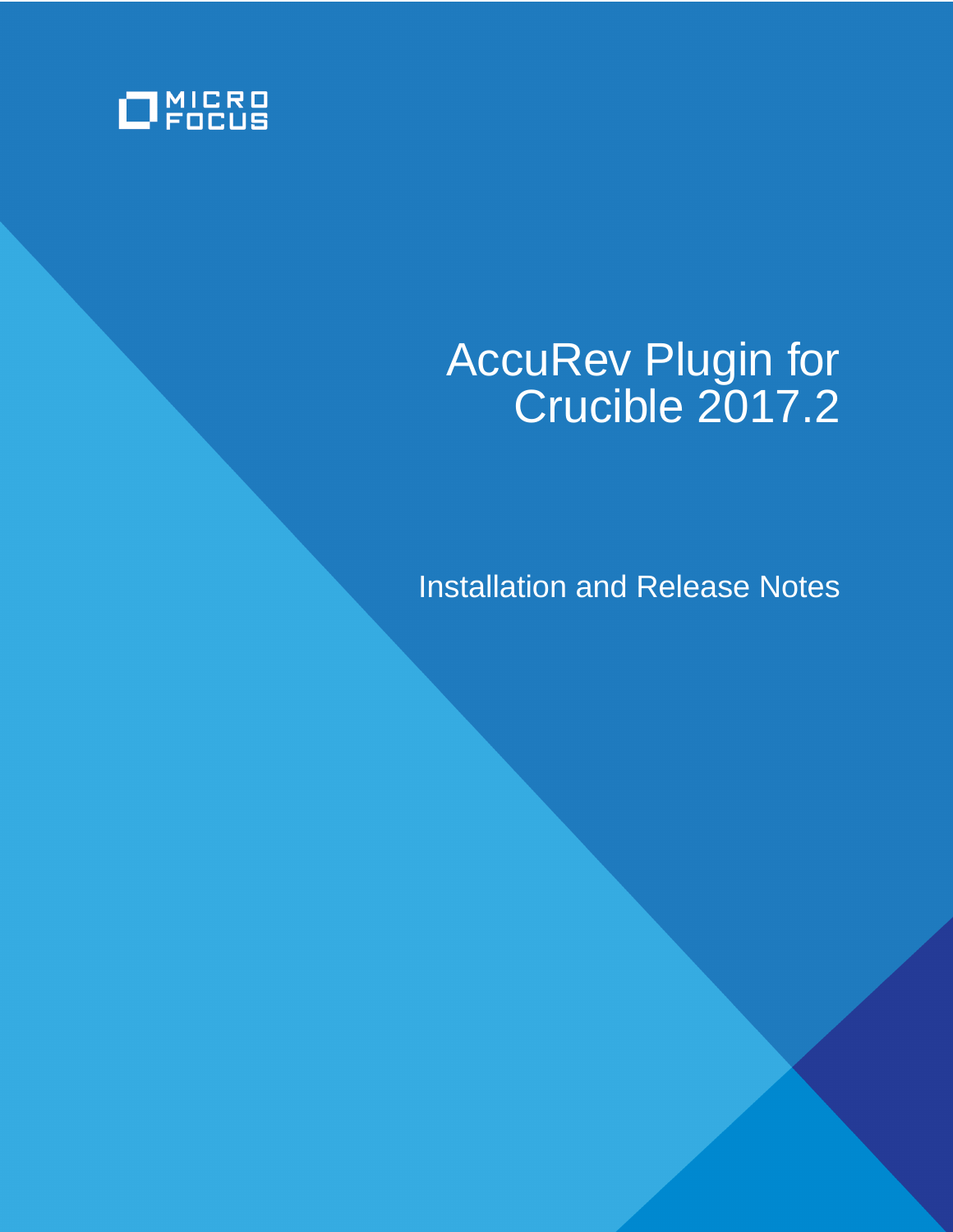**Micro Focus The Lawn 22-30 Old Bath Road Newbury, Berkshire RG14 1QN UK http://www.microfocus.com**

**Copyright © Micro Focus 2017. All rights reserved.**

**MICRO FOCUS, the Micro Focus logo and AccuRev Plugin for Crucible are trademarks or registered trademarks of Micro Focus IP Development Limited or its subsidiaries or affiliated companies in the United States, United Kingdom and other countries.**

**All other marks are the property of their respective owners.**

**2017-11-29**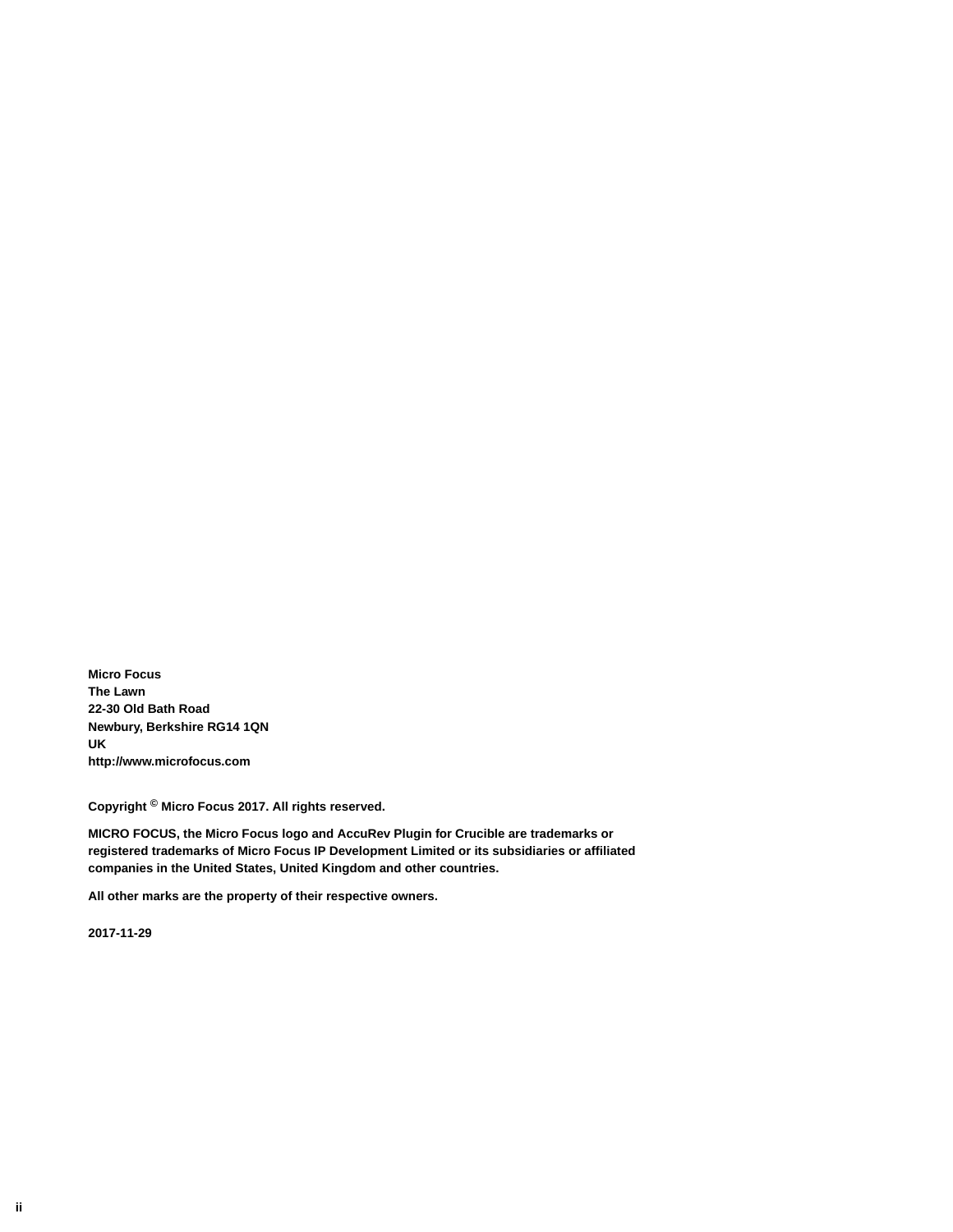## **Contents**

| Installation Steps www.communication.com/news/material/installation Steps www.com                                  |  |
|--------------------------------------------------------------------------------------------------------------------|--|
| Configuring Atlassian Crucible (4.3+) to Use AccuRev manufactured and the Atlassian Crucible (4.3+) to Use AccuRev |  |
|                                                                                                                    |  |
|                                                                                                                    |  |
|                                                                                                                    |  |
| Adding AccuRev Transaction Files to a Review manufactured and accuracy and 7                                       |  |
| Format and Filter Options (2008) [19] Format and Filter Options (2008) [19] Format and Filter Options (2009) [     |  |
| Change Set Display Format (2000) (2000) (2000) (2000) (2000) (2000) (2000) (2000) (2000) (2000) (2000) (2000) (    |  |
| Adding Revisions (and the continuum control of the control of the control of the control of the control of the     |  |
|                                                                                                                    |  |
| <b>Release Notes</b>                                                                                               |  |
|                                                                                                                    |  |
| What's New                                                                                                         |  |
| <b>Fixes</b>                                                                                                       |  |
|                                                                                                                    |  |
|                                                                                                                    |  |
| Version 2016.1                                                                                                     |  |
| <b>Fixes</b>                                                                                                       |  |
|                                                                                                                    |  |
|                                                                                                                    |  |
| <b>Fixes</b>                                                                                                       |  |
| Known Issues                                                                                                       |  |
| Version 2015.1                                                                                                     |  |
| Version 2014.1                                                                                                     |  |
|                                                                                                                    |  |
|                                                                                                                    |  |
|                                                                                                                    |  |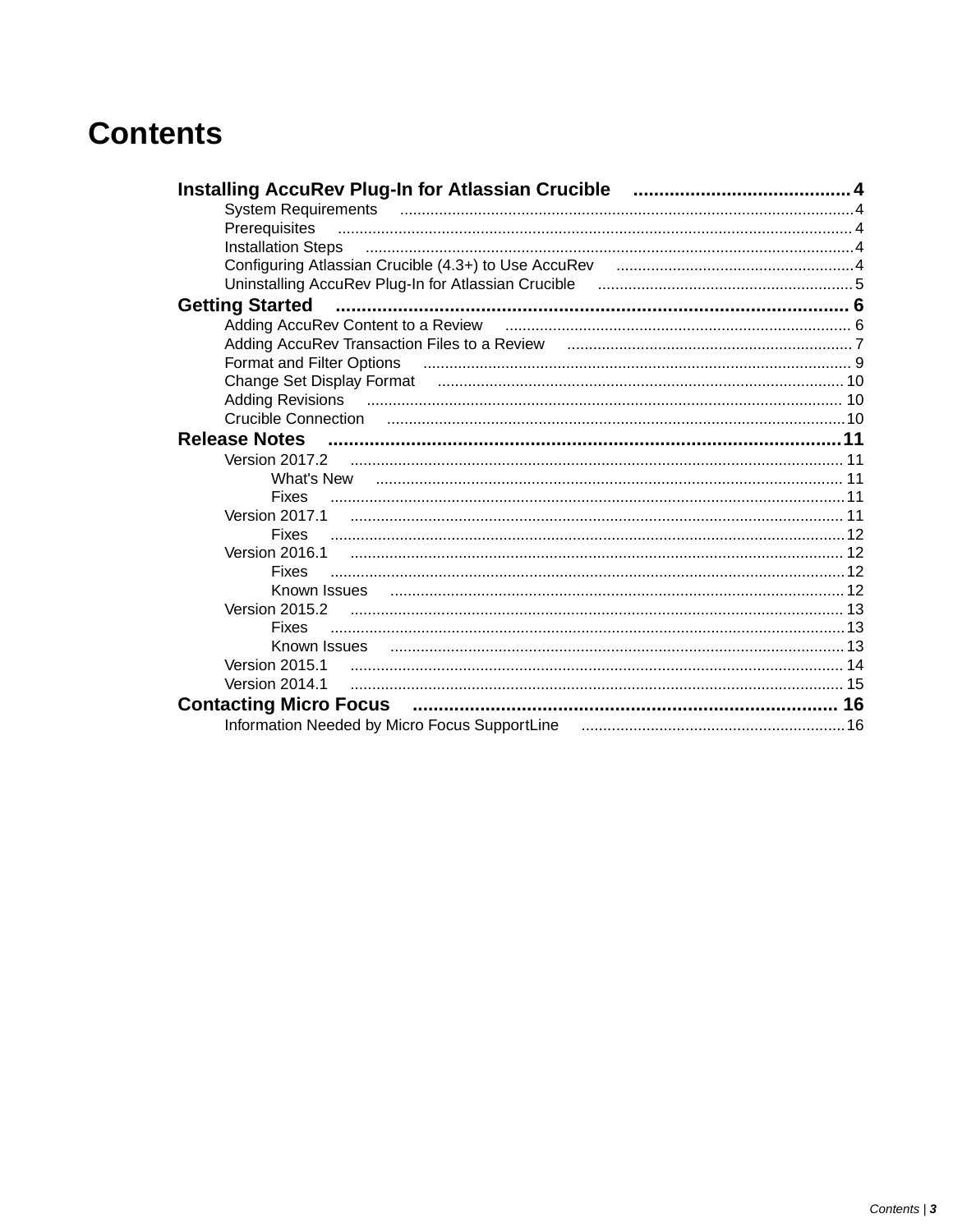# <span id="page-3-0"></span>**Installing AccuRev Plug-In for Atlassian Crucible**

This chapter describes installing and configuring AccuRev Plug-In for Atlassian Crucible. Before installing, ensure that you have an AccuRev client on the same machine that is running Atlassian Crucible. Ensure that any existing plug-in is uninstalled before preceding with the installation.

### **System Requirements**

AccuRev Plug-In for Atlassian Crucible is currently supported on the following operating systems:

- Microsoft Windows 10.
- Microsoft Windows 8.
- Microsoft Windows 7.
- Red Hat Enterprise Linux 6.

**Note:** We recommend that you install the appropriate operating system service packs before installing AccuRev Plug-In for Atlassian Crucible.

### **Prerequisites**

The following applications must be installed on your machine before you install:

- Atlassian Crucible 4.3+.
- AccuRev 6.2.3+.

### **Installation Steps**

To install the AccuRev Plug-In for Atlassian Crucible:

- **1.** Go to the AccuRev Integrations downloads page on the Micro Focus SupportLine page: [http://](http://supportline.microfocus.com/websync/productupdatessearch.aspx) [supportline.microfocus.com/websync/productupdatessearch.aspx](http://supportline.microfocus.com/websync/productupdatessearch.aspx).
- **2.** Locate and download the accurev-scm-plugin-2017.2-bin.zip file and extract its contents.
- **3.** Install AccuRev Plug-In for Atlassian Crucible as an Atlassian Crucible plug-in by uploading the accurev-scm-plugin-2017.2. jar file to the appropriate location. Refer to your Atlassian Crucible documentation for information about installing plug-ins and uploading add-ons.
- **4.** Restart the Atlassian Crucible service.

### **Configuring Atlassian Crucible (4.3+) to Use AccuRev**

To configure Atlassian Crucible 4.3+ to use AccuRev, ensure the following:

- **1.** Use Google Chrome as your browser.
- **2.** Add Restlet Client REST API Testing by clicking **+ADD TO CHROME**.
- **3.** Launch **Restlet Client**

To map an Atlassian Crucible project to a repository, perform the following: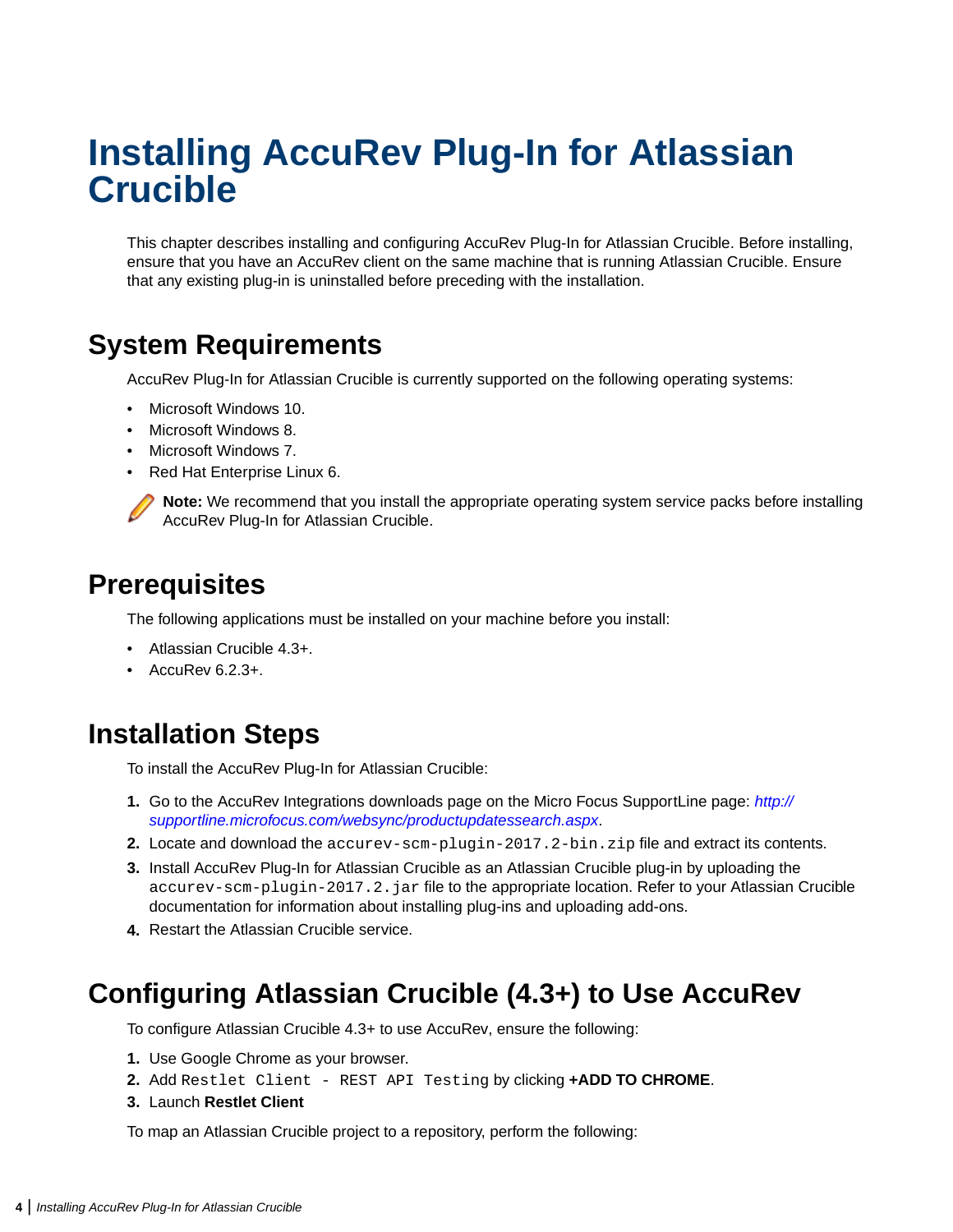- <span id="page-4-0"></span>**1.** Once Restlet Client -Rest API Testing is launched, click the **Request** tab and select PUT from the **METHOD** list.
- **2.** In the **URL** field, enter http//localhost:8060/rest-service-fecru/admin/projects/ <projectKey>.

|                                                    | SCHEME J/ HOST [*:* PORT] [ PATH [*?* QUERY ]]                 |                        |   |                               |                                                     |
|----------------------------------------------------|----------------------------------------------------------------|------------------------|---|-------------------------------|-----------------------------------------------------|
| PUT<br>$\overline{\phantom{a}}$                    | http://localhost 8060/rest-service-fecru/admin/projects/PROJ-1 |                        |   |                               |                                                     |
|                                                    | ▶ QUERY PARAMETERS                                             |                        |   |                               |                                                     |
| HEADERS $^{\circledcirc}$ $\downarrow \frac{6}{5}$ | ↳                                                              | Form =                 | 4 | $\triangleright$ BODY $\odot$ |                                                     |
| Authorization<br>$\overline{\mathscr{L}}$          | Basic YWRtaW46YWRtaW4xMjM=                                     | $\mathcal{S}$<br>$\gg$ |   |                               | l {"defaultRepositoryName" : "Repol"                |
| Content-Type                                       | application/json                                               | ×                      |   |                               |                                                     |
| + Add header                                       | P Add authorization                                            | 頂                      |   |                               |                                                     |
|                                                    |                                                                |                        |   |                               |                                                     |
|                                                    |                                                                |                        |   |                               |                                                     |
|                                                    |                                                                |                        |   |                               |                                                     |
|                                                    |                                                                |                        |   |                               | Text   JSON   XML   HTML<br>Finable body evaluation |
|                                                    |                                                                |                        |   |                               |                                                     |

#### 200 OK

- **3.** Under the **HEADERS** section:
	- **a.** Select the **Authorization** option and then click on the search icon next to the field. The **Authorization** window is displayed. Enter the Atlassian Crucible user's credentials (Username and Password).
	- **b.** Select the **Content Type** option and enter: application/json.
- **4.** In the **Body** section, enter {"defaultRepositoryName" : "<Repo1>"}.
- **5.** Click **Send**. The following message is displayed which ensures that the mapping is successful: 200 Ok.

**Note:** This mapping has to be established each time a new project is used.

### **Uninstalling AccuRev Plug-In for Atlassian Crucible**

To uninstall AccuRev Plug-In for Atlassian Crucible, take the following steps:

- **1.** Navigate to the Atlassian Crucible **Web** page.
- **2.** Login as an administrator.
- **3.** Choose **Settings** > **Add Ons**.
- **4.** Select the plug-in to uninstall it.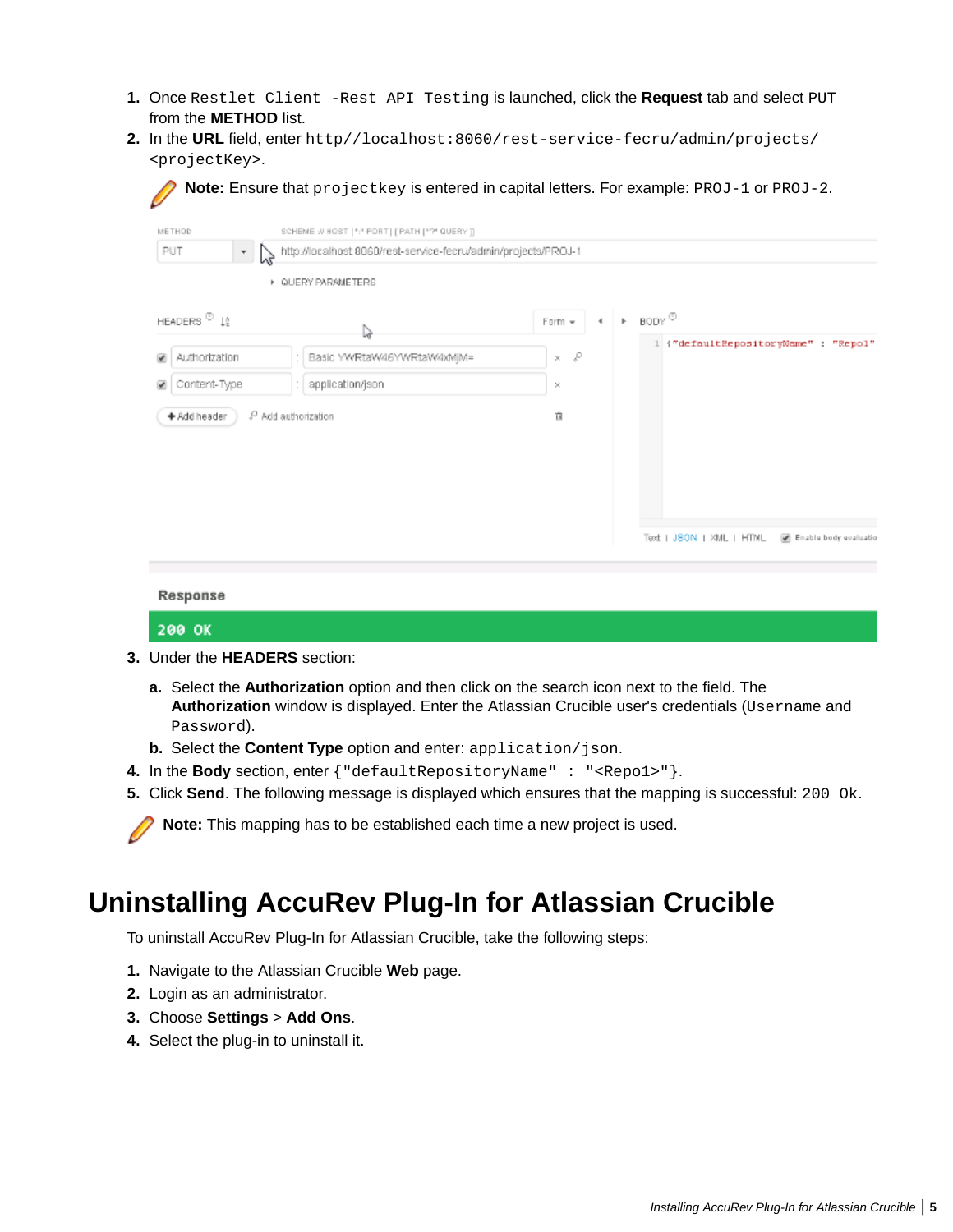# <span id="page-5-0"></span>**Getting Started**

This chapter describes tasks that get you up and running with AccuRev Plug-In for Atlassian Crucible.

After the AccuRev Plug-In for Atlassian Crucible has been installed and configured, you can add AccuRev contents to a review by configuring the Atlassian Crucible Default Project to use any of the AccuRev repositories or by using AccuRev repositories when adding a new project.

Atlassian Crucible users can browse through the directory structure of an AccuRev stream or workspace and select specific versions of files to add to a review. Users can also view the most recent AccuRev repository transactions that have been added to a project in order to select a transaction and add all its associated files to a review.

### **Adding AccuRev Content to a Review**

To add AccuRev content to a review:

- **1.** Navigate to a project page in Atlassian Crucible.
- **2.** Click the plus sign **+** to add content from an AccuRev repository. The **Add Content to Review** window appears:

| 旧 | Browse Changesets<br>Browse recent changes for revisions to add to this review           |
|---|------------------------------------------------------------------------------------------|
|   | <b>Explore Repositories</b><br>Use a directory tree to find files                        |
|   | <b>Search for Files</b><br>Use Crucible's search to find revisions to add to this review |
|   | Pre-commit<br>Upload a patch file to be reviewed - ciffs of files will be extracted      |
|   | <b>Attachments</b><br>Upload a file to be reviewed                                       |

- **3.** Select **Explore Repositories**. The AccuRev repository structure appears in the **Add Content to Review** window.
- **4.** Specify a **Repository** and an **Add to Review** as option. Refer to the following table for information about the Add to Review as option:

| "Add to Review as"<br><b>Option Name</b>        | <b>AccuRev Behavior</b>                                                                                                                                                                   |
|-------------------------------------------------|-------------------------------------------------------------------------------------------------------------------------------------------------------------------------------------------|
| <b>Diffs</b>                                    | The particular version selected for a file and its ancestor version (from which the<br>selected version came from) are added to compare in-review, in context with the<br>change history. |
| <b>Whole Files</b>                              | Adds the entire file of the selected version with all content.                                                                                                                            |
| <b>Diffs to Last Branch Point</b>               | This option is not supported by the AccuRev Plug-In for Atlassian Crucible.                                                                                                               |
| <b>Diffs to Last Reviewed</b><br><b>Version</b> | The particular version selected for a file and its ancestor version (from which the<br>selected version came from) are added to compare in-review, in context with the<br>change history. |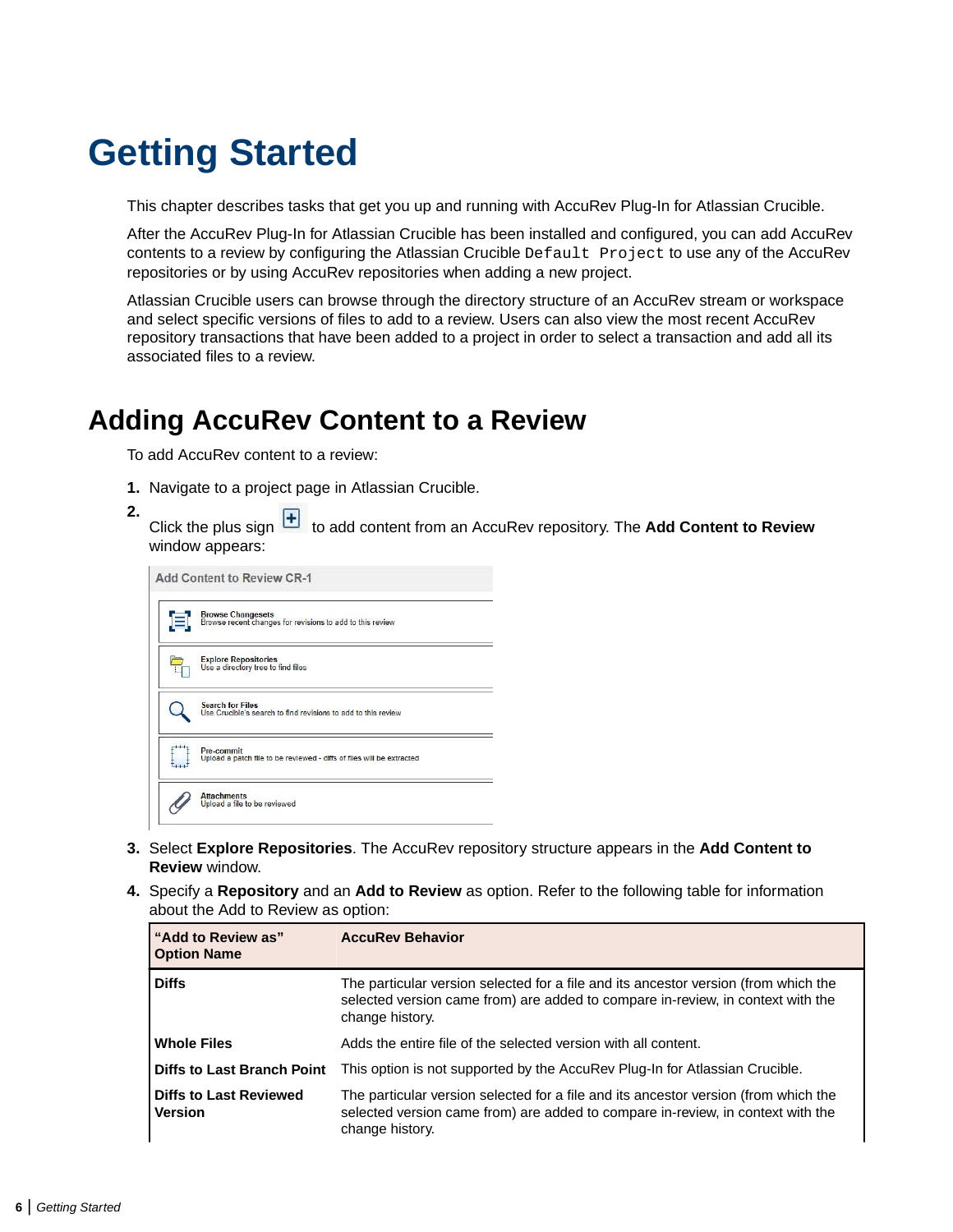<span id="page-6-0"></span>

| I "Add to Review as"<br><b>Option Name</b> | <b>AccuRev Behavior</b>                                                                                  |
|--------------------------------------------|----------------------------------------------------------------------------------------------------------|
| Diffs to                                   | This enables you to specify the file to show the differences between two specific<br>versions of a file. |

- **5.** Select the version of the file you want to add to review by clicking the drop-down menu in the **REV** column for the file, selecting **Load Full History**, and selecting the version you want. History loads with all available versions from the top level in the hierarchy.
- **6.** Select the check box for a file to add the currently selected version of the file to the review.

**NAME** install\_downloading

**7.** Click **Done** when you are finished.

## **Adding AccuRev Transaction Files to a Review**

To add all the files associated with an AccuRev repository transaction to a review:

- **1.** Navigate to a project page in Atlassian Crucible.
- **2.** Click the plus sign **t** to add content from an AccuRev repository. The **Add Content to Review** window appears:

| 旧 | Browse Changesets<br>Browse recent changes for revisions to add to this review           |
|---|------------------------------------------------------------------------------------------|
|   | <b>Explore Repositories</b><br>Use a directory tree to find files                        |
|   | <b>Search for Files</b><br>Use Crucible's search to find revisions to add to this review |
|   | Pre-commit<br>Upload a patch file to be reviewed - clffs of files will be extracted      |
|   | <b>Attachments</b><br>Upload a file to be reviewed                                       |

**3.** Select **Browse Changesets**. A list of your most recent AccuRev transactions appears as changesets in the **Add Content to Review** window: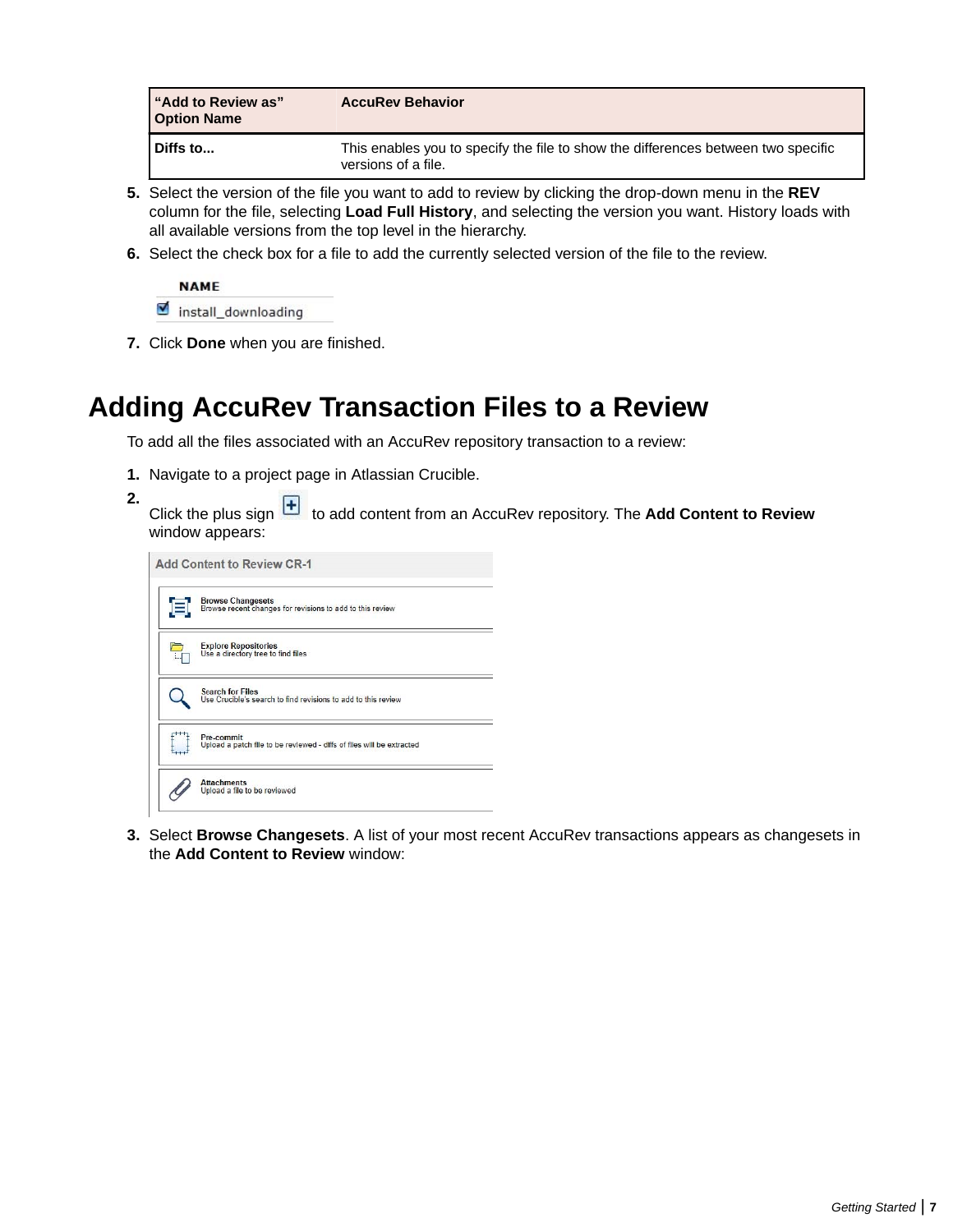| <b>Add Content to Review CR-3</b>             |                                                                                      |                                                                                          |  |
|-----------------------------------------------|--------------------------------------------------------------------------------------|------------------------------------------------------------------------------------------|--|
| Repository:<br>Branch:  <br>Add to Review as: | my_project<br>any<br>$\overline{\phantom{a}}$<br><b>Diffs</b><br>$\checkmark$        | Author:<br>lany<br>Commit message / Issue key:   any<br>Remove all revisions from review |  |
| Show newer activity<br>Scroll to changeset    |                                                                                      |                                                                                          |  |
| Wednesday 15 Jan                              |                                                                                      |                                                                                          |  |
|                                               | accurev user<br>13 837316 commit in my_project<br>Editing code for new feature 10624 |                                                                                          |  |
|                                               | 337315 commit in my project<br>Adding code for new feature 10624                     |                                                                                          |  |

Add More C

**4.** Specify a **Repository** and an **Add to Review** as option. Refer to the following table for information about the **Add to Review** as option:

| "Add to Review as"<br><b>Option Name</b>        | <b>AccuRev Behavior</b>                                                                                                                                                                   |
|-------------------------------------------------|-------------------------------------------------------------------------------------------------------------------------------------------------------------------------------------------|
| <b>Diffs</b>                                    | The particular version selected for a file and its ancestor version (from which the<br>selected version came from) are added to compare in-review, in context with the<br>change history. |
| <b>Whole Files</b>                              | Adds the entire file of the selected version with all content.                                                                                                                            |
| <b>Diffs to Last Branch Point</b>               | This option is not supported by the AccuRev Plug-In for Atlassian Crucible.                                                                                                               |
| <b>Diffs to Last Reviewed</b><br><b>Version</b> | The particular version selected for a file and its ancestor version (from which the<br>selected version came from) are added to compare in-review, in context with the<br>change history. |
| Diffs to                                        | This enables you to specify the file to show the differences between two specific<br>versions of a file.                                                                                  |

**5.** Select a changeset to add all of its associated files to the Review.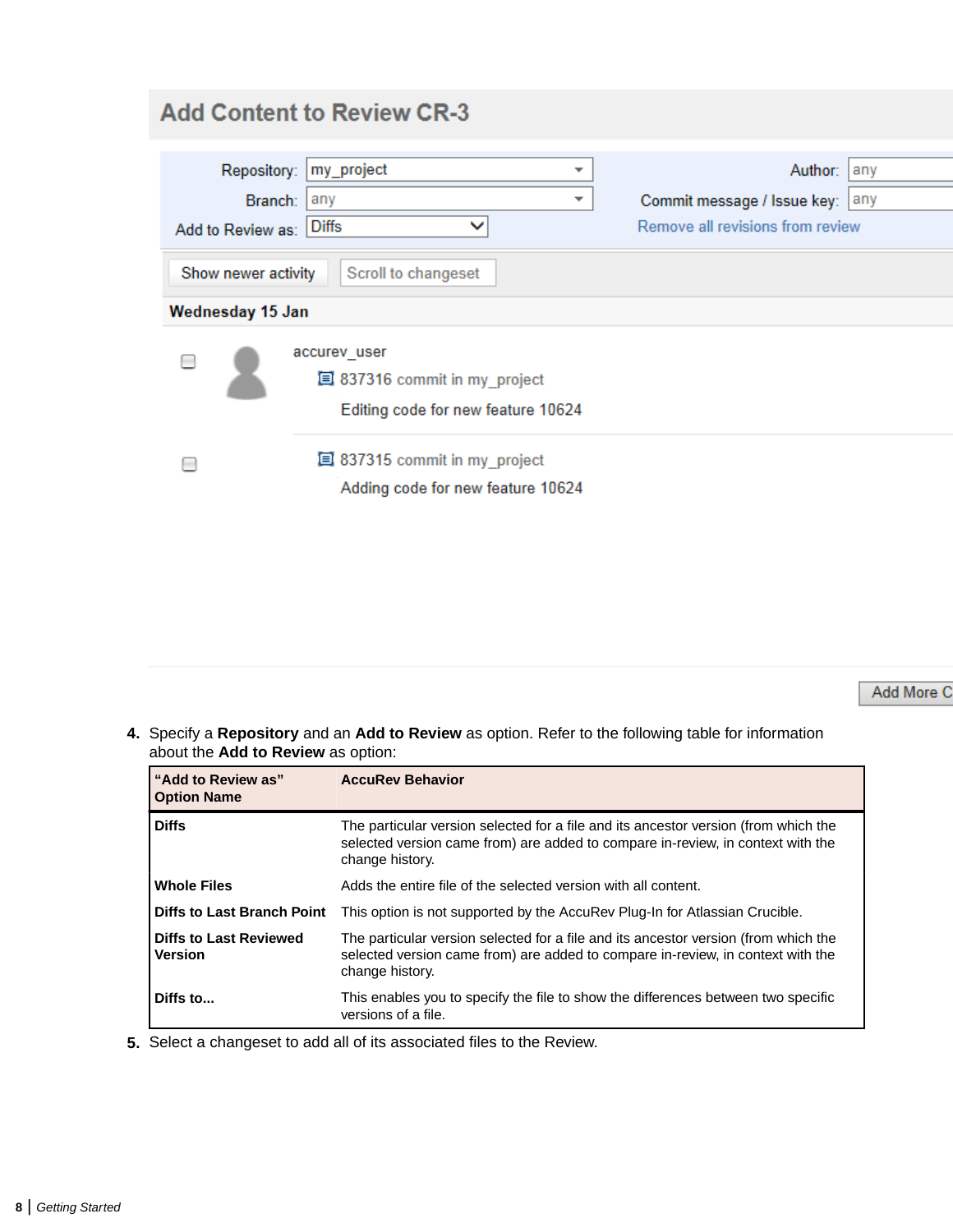

337316 commit in my project

Editing code for new feature 10624

**6.** Click **Done** when finished.

<span id="page-8-0"></span> $\bullet$ 

## **Format and Filter Options**

Filtering is based on any combination of **Change Set Id**, **Username**, and **ITS Issue ID**. The following are filter options:

- If no filtering is applied, all the revisions appear. No filter is the default setting in either stream or workspace.
- If a single filtering is applied, only the filter chosen will appear: either Change Set Id, Username, or ITS Issue ID.
- If multiple filters are applied, any combination of the selected filtered items appear.

Use the following format for each unique identifier when applying a filter:

| <b>Change Set</b><br>ID: csid | Displays AccuRev transaction IDs less than or equal to the request value within the current<br>repository. Case insensitive.<br>Examples:                               |  |  |
|-------------------------------|-------------------------------------------------------------------------------------------------------------------------------------------------------------------------|--|--|
|                               | csid: <transaction_id><br/>csid: changeset ID<br/>csid:3800</transaction_id>                                                                                            |  |  |
| <b>ITS Issue</b><br>Id: its   | Filters the query at the depot level as issues are related with depots. Case insensitive. For<br>example:                                                               |  |  |
|                               | its: <its_id></its_id>                                                                                                                                                  |  |  |
| User Name:<br>user            | Filters the revisions by the user name and their committed changes. Case insensitive.                                                                                   |  |  |
|                               | For example:                                                                                                                                                            |  |  |
|                               | user: <user name=""></user>                                                                                                                                             |  |  |
| <b>ITS Issue Id</b>           | its: <its_id>:-:user:<user_name> or user:<user_name>:-:its:<its_id></its_id></user_name></user_name></its_id>                                                           |  |  |
| and User                      |                                                                                                                                                                         |  |  |
| <b>Name</b>                   | It is important to pay attention to the formatting and values used for filtering as noted<br>below:                                                                     |  |  |
|                               | The third-party ITS should be configured in AccuWork.<br>$\bullet$                                                                                                      |  |  |
|                               | The delimiter character used between the filter unique identifier and its value is $\cdot$ .<br>$\bullet$                                                               |  |  |
|                               | There is NO Space between the identifier, : and the value.<br>$\bullet$                                                                                                 |  |  |
|                               | The user name used to query the revisions are the AccuRev User names and not the<br>٠<br>Atlassian Crucible user names.                                                 |  |  |
|                               | For multiple query fields, use the unique separator $\cdot - \cdot$ . This cannot be changed.<br>$\bullet$                                                              |  |  |
|                               | For multiple query fields, similar to the one shown above, any combination of change<br>٠<br>set id, user name, and ITS Issue Id can be used with the unique separator. |  |  |
|                               |                                                                                                                                                                         |  |  |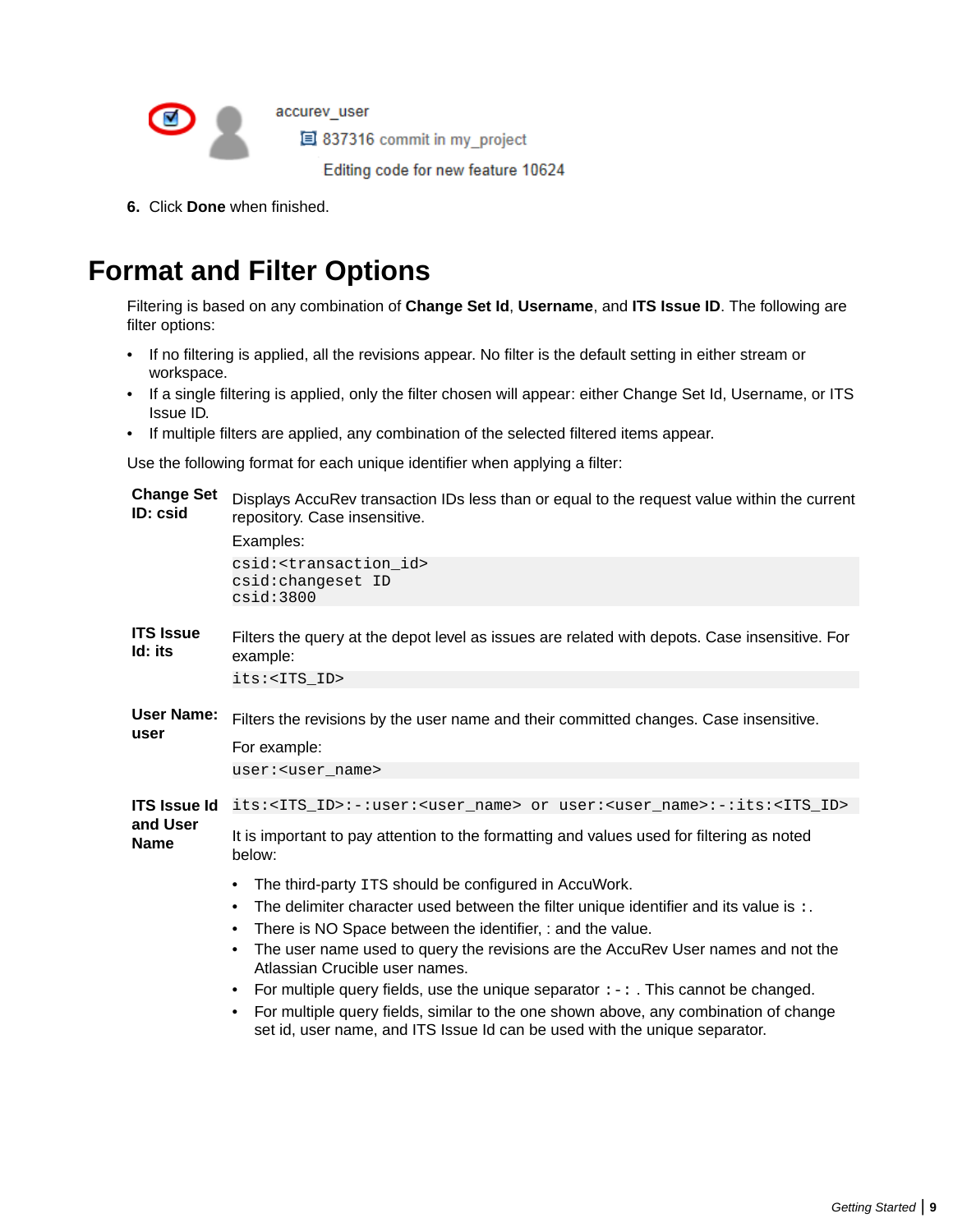## <span id="page-9-0"></span>**Change Set Display Format**

When filtering with ITS issues, the change sets display as csid:<transaction\_id>:-:user:<user\_name>:-:its:<ITS\_ID>

When filtering without ITS issue id, the changes sets display as csid:<transaction\_id>:-:user:<user\_name>

## **Adding Revisions**

- **1.** Click **Browse Changeset** > **Explore Repository** to create a review.
- **2.** Click **Add Revision** to add more versions to the review.
- **3.** Expand the **Add Revision** list to view all the versions of the selected file from the top level that are contained in the same hierarchy.

## **Crucible Connection**

#### **Crucible Connection**

The AccuRev Java GUI now supports integration with Atlassian Crucible servers via a new AccuRev feature called Crucible Connection. This integration is designed to improve developer's productivity and alleviate the performance issues with creating and modifying code reviews using the Crucible web browser and accessing web application that is native to the Atlassian Crucible server. By using the REST API provided by Crucible application and the AccuRev Plug-In for Atlassian Crucible, the AccuRev Java GUI can now integrate with Atlassian Crucible by using HTTP and secure HTTPS connections (i.e. TLS v1.2).

**Note:** The AccuRev Plug-In for Atlassian Crucible must be installed as a managed add on for the Atlassian Crucible server for Crucible Connection to work properly, because the plugin is needed for Atlassian Crucible to interact with the AccuRev Server.

The Crucible Connection feature can be enabled in the AccuRev Java GUI by accessing the AccuRev **Preferences** dialog box and entering Atlassian Crucible server and user information into the **Code Review** tab panel. When the **Enable code review integration** check box is selected, users will see menu items that will enable them to send active file changes, transactions, and/or issues to New Reviews and Existing Reviews in relevant places throughout the AccuRev Java GUI. Atlassian Crucible Project and Review information are retrieved from the Atlassian Crucible server and are filtered in the AccuRev Java GUI based on the AccuRev Depot being active for the various AccuRev views.

#### **Logger**

For the AccuRev GUI, logger messages have been added. The possible logging levels are :

- **1.** Debug
- **2.** Info
- **3.** Error
- **4.** Warn
- **5.** Fatal

To enable this, user can change the log level in the  $log4j$ . xml file.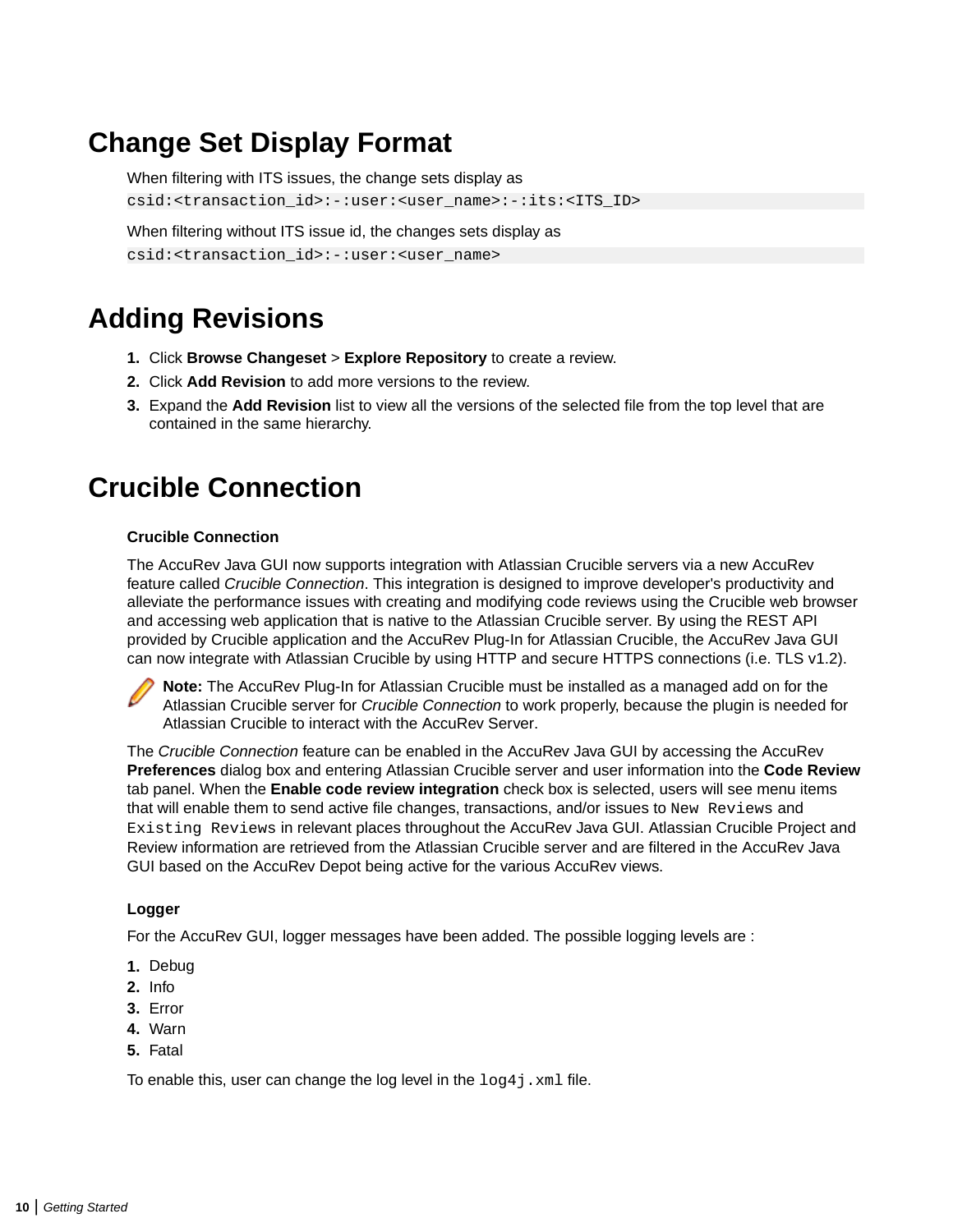# <span id="page-10-0"></span>**Release Notes**

This chapter contains sections for the versions of changes of AccuRev Plug-In for Atlassian Crucible.

## **Version 2017.2**

## **What's New**

Enhancements for this release include:

- Atlassian Crucible versions 4.3+ are supported.
- Performance of the plug-in is enhanced as temporary files are no longer generated in the local drive of the system in which it is installed.
- Reviews can now be created or revised from any stream or workspace.

## **Fixes**

#### **1108035 - AccuRev Plug-In for Atlassian Crucible experienced performance issues when creating reviews**

When creating reviews, AccuRev Plug-In for Atlassian Crucible created temporary files in the local drive of the system in which it was installed. This action impacted the performance of the plug-in. This issue has been resolved and the unnecessary temporary files are no longer generated.

#### **1109901 - When trying to add content to a review, an error message would display**

AccuRev Plug-In for Atlassian Crucible displayed an error No revision was added or removed, when adding content to a review. This issue has been fixed.

#### **1109969 - (46619) No way to track defuncted files in Crucible if the file is defuncted using AccuRev GUI**

A defuncted file is now displayed in red when accessed through the Atlassian Crucible GUI when adding to an existing or new review.

#### **1108486 - (45133) AccuRev Plug-In for Atlassian Crucible displayed error messages when attempting to revise reviews created from different workspaces**

A review created in a specific workspace could be revised from the same workspace only. Trying to revise it from other workspaces resulted in error messages. This issue has been fixed in the current release.

#### **47586 - AccuRev Plug-In for Atlassian Crucible did not support Atlassian Crucible versions 4.3 and 4.4**

Both versions are supported in the current release.

### **Version 2017.1**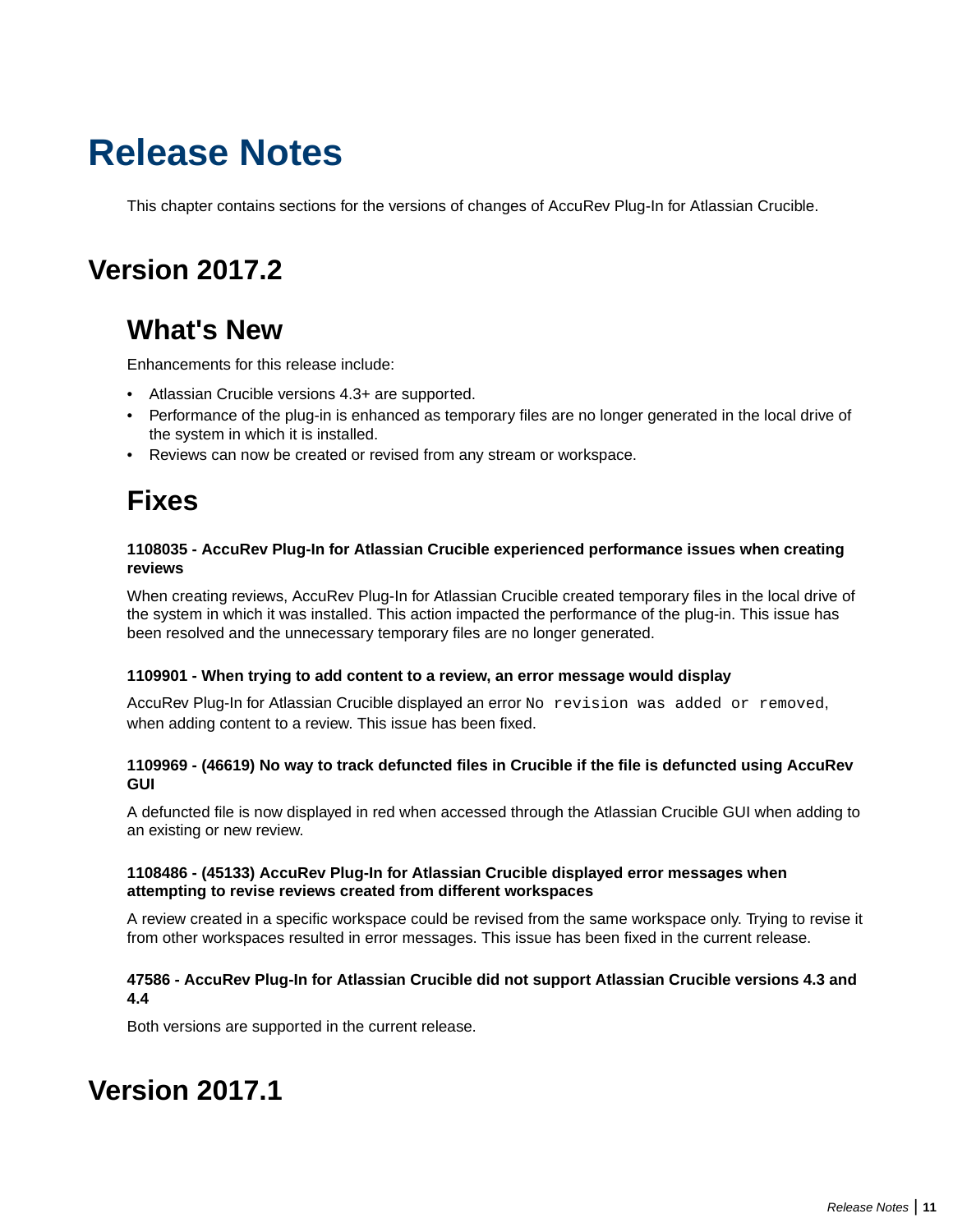## <span id="page-11-0"></span>**Fixes**

#### **1108489 - Updating a file through the "Add content" menu has incomplete number of revisions**

Regarding add content issue, the user needs to first load the ancestor revision by selecting create review panel and then add content. If ancestor revision already exists in create review panel then the selected revision will add into the review panel else ancestor revision will be added.

#### **1108325 - AccuRev taking too long to load, create, and add to the Pop-Up**

Performance has been enhanced by reducing the number of CLI calls to almost zero or one to the maximum, for both AccuRev GUI and Atlassian Crucible.

## **Version 2016.1**

## **Fixes**

#### **1096535 - Search or filter by Issue Key**

Implemented a new filter capability to enable search by ITS Issue ID.

#### **1104503 - Adding revisions to a Crucible review is confusing**

Version mismatch was happening for Stream and Workspace level review. This is fixed. The selected version will diff with its last promoted version.

#### **1104568 - Search or filter by User Id (User Name)**

Implemented a new filter capability to enable search by user name.

#### **1105297 - diffs switching colors and ancestor/parent versions not in order**

The versions in the review are now properly sorted and the color code issue is fixed.

#### **1105620 - Duplicate File Name Issue**

Duplicate file name no longer displays in reviews and on add content page when either keeping twice and then promoting, or promoting twice and then keeping.

### **Known Issues**

#### **Filter with transaction ID above maximum ID does not show change sets**

Filter with a transaction ID above the current maximum transaction ID does not show change sets. For example, if the maximum transaction ID is 100 and user types 101 in the filter, no change sets appear.

#### **Ordering and Selecting Ancestor Revisions**

In order to fix the ordering and selecting the correct ancestor revision, all relevant versions of Atlassian Crucible were considered. As a result, the following areas were affected: Performance may be slow if there are large number of elements in the **Explore Repositories** views.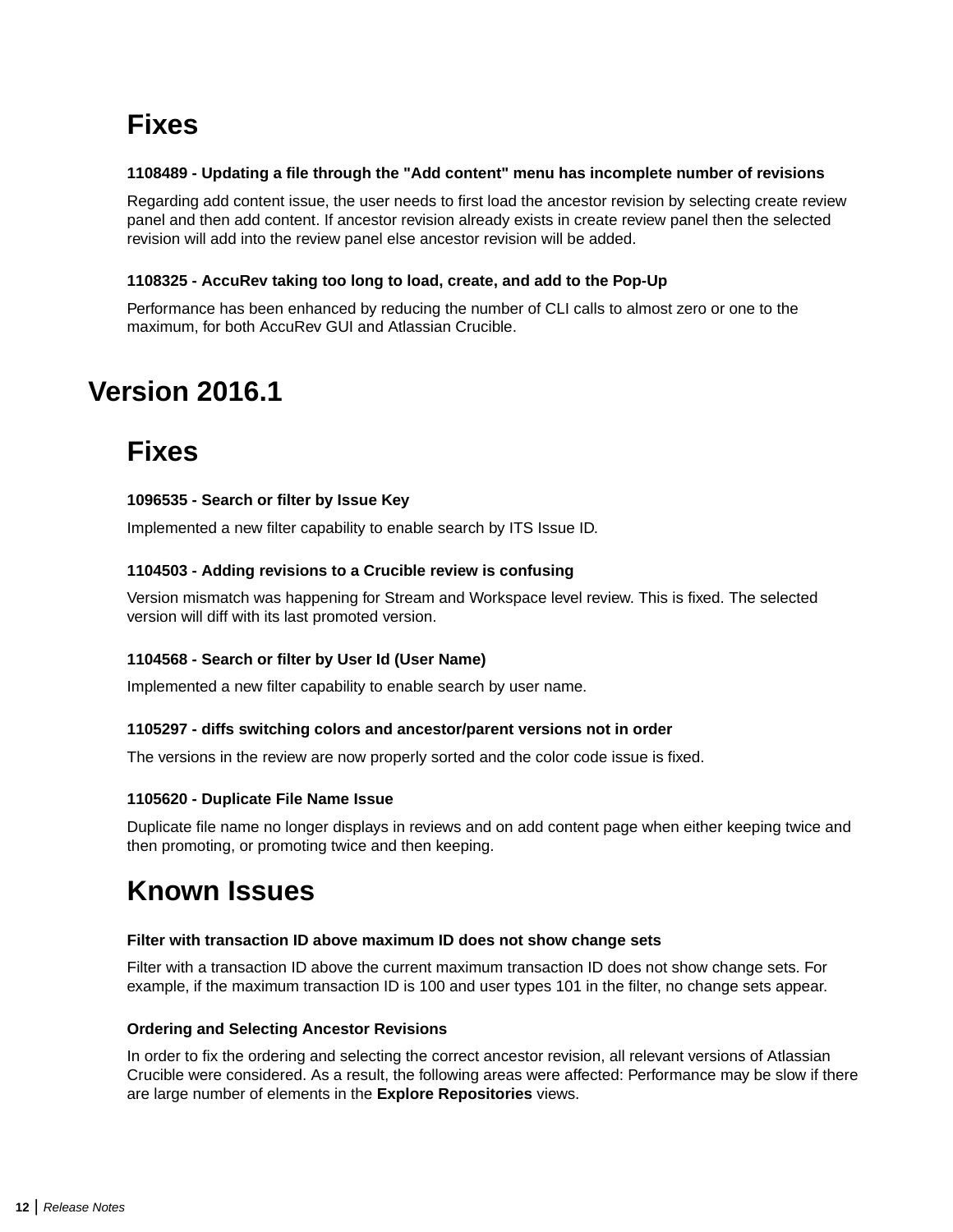#### <span id="page-12-0"></span>**"File not found" error with DEMOTED version Review**

If the last version of the Stream is demoted, creating a review with the same version does not show the diff. It shows only the selected version.

## **Version 2015.2**

## **Fixes**

#### **34352 (1094765) - Cannot diff .dust files**

In previous releases, users could not perform a diff operation on .dust files using the AccuRev Plug-In for Atlassian Crucible. This problem has been fixed in the current release.

#### **35555 (1096330) - Large numbers of AccuRev streams degrade performance after rebooting the AccuRev server**

In previous releases, large numbers of AccuRev streams (in excess of 500) caused Atlassian Crucible to become unresponsive for extended periods of time after rebooting the AccuRev Server. This problem has been fixed in the current release.

#### **36264 - New: Explore Repositories returns transaction details**

In previous releases, the **Explore Repositories** option displayed file details but no transaction information. This behavior has been changed so that browsing directories also returns transaction details.

#### **36394 - Upgrading to a later version of Atlassian Crucible breaks plug-in**

In previous releases, updating your version of Atlassian Crucible could cause the plug-in to stop working. This problem has been fixed in the current release.

### **Known Issues**

This section describes known issues in AccuRev Plug-In for Atlassian Crucible.

#### **35933 - Search filters do not work**

When using the **Browse Changesets** option to add content to a Atlassian Crucible review, the use of search filters such as **Author and Commit message / Issue key** in the **Add Content to Review** page is not supported.

#### **36025 (1096933) - Merge transactions not displaying default comments**

When using the **Browse Changesets** option, a merge transaction does not show the default comments that were added by AccuRev Plug-In for Atlassian Crucible.

#### **36113 (1097037) - The "Remove all revisions from review" field wraps when using the "Diffs to..." option**

When using the **Browse Changesets** > **Add to Review as: Diffs to...** option, the **Remove all revisions from review field** wraps and appears as two separate fields.

#### **36119 - Atlassian Crucible returns warning messages about not finding AccuRev repositories**

Under certain conditions, Atlassian Crucible returns warning messages stating "Unknown repository" or "No revision data found". This problem is caused by a known defect in Subversion Light. See: [https://](https://community.atlassian.com/t5/FishEye-Crucible-questions/Changesets-in-Fisheye-3-20-for-Subversion-Repository-don-t-load/qaq-p/457489)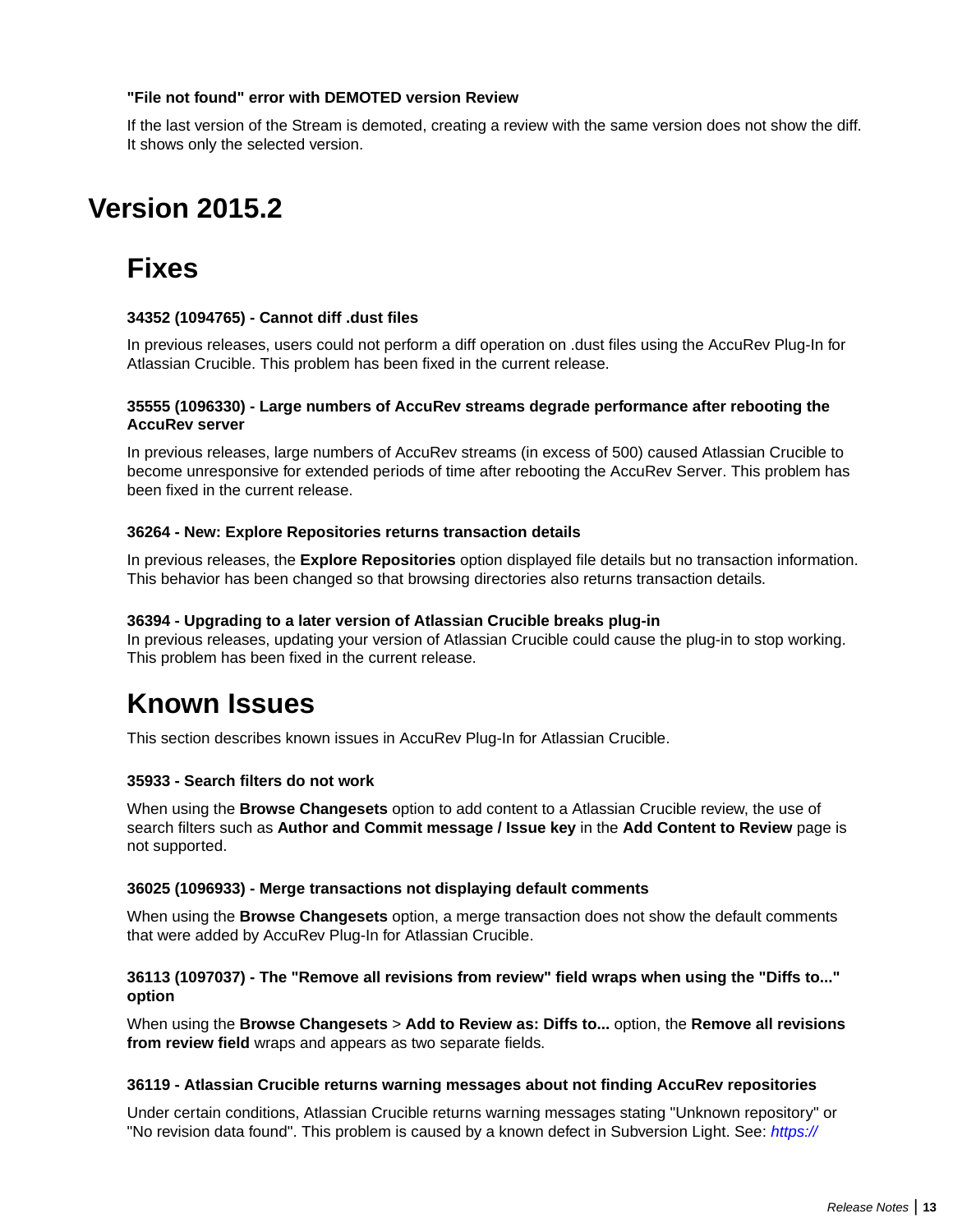<span id="page-13-0"></span>[answers.atlassian.com/questions/243314/changesets-in-fisheye-3.20-for-subversion-repository-dont-load](https://community.atlassian.com/t5/FishEye-Crucible-questions/Changesets-in-Fisheye-3-20-for-Subversion-Repository-don-t-load/qaq-p/457489) for more information. Despite these warnings, users can still access these repositories and their contents.

#### **36228, 36398 - The "Diff to Last Branch Point" option is not supported**

The **Browse Changesets** > **Add to Review as: Diff to Last Branch Point** option is not supported.

### **Version 2015.1**

#### **33294 - AccuRev "Add" transactions not appearing in Crucible**

In previous releases, transactions associated with adding files to an AccuRev workspace did not appear in Atlassian Crucible. This problem has been fixed in the current release.

#### **33462, 36148 (1097078) - Unable to add files to a review from a directory that has been moved or renamed**

In previous releases, selecting the **Browse Changesets** option and attempting to add a file to the review returned an error stating: "No element named" if the file resided in a directory that had been moved or renamed. This problem has been fixed in the current release.

#### **34041, 35932 (1096708) - Scrolling through transactions produces a server error**

In previous releases, selecting **Browse Changesets** and scrolling through the transactions in the **Add Content to Review** window produced an error message that read, "500: Server Error." This problem has been fixed in the current release.

#### **34636 - Plug-in not working with Microsoft SQL Server or Oracle databases**

In previous releases, AccuRev Plug-In for Atlassian Crucible did not work if the source database was either Microsoft SQL Server or Oracle. This problem has been fixed in the current release.

#### **35863 (1096647) - Adding a new file to a review produces a Java exception**

In previous releases, adding a new file to a Atlassian Crucible review generated a Java exception when the review was accessed. This problem has been fixed in the current release.

#### **35973, 36237 (1096764) - Adding a new folder to a changeset produces a Java exception**

In previous releases, adding a new folder to a Atlassian Crucible review by using the **Browse Changesets** option generated a Java exception that returned the following error message: "AccuRev command "null null" failed with exit code 1." This problem has been fixed in the current release.

#### **36078, 36115 (1096935) - Show Newer Activity fails to show valid transaction**

In previous releases, selecting **Browse Changesets** and entering a transaction ID number in the **Show Newer Activity** field filtered the transaction out of the list instead of adding the transaction to the review. This problem has been fixed in the current release.

#### **36121, 36395 (1097044) - "Diffs to Last Reviewed Version" option compares wrong version**

In previous releases, the **Diffs to Last Reviewed Version** option incorrectly compared the current version with the ancestor of the version contained in the last review. This problem has been fixed in the current release.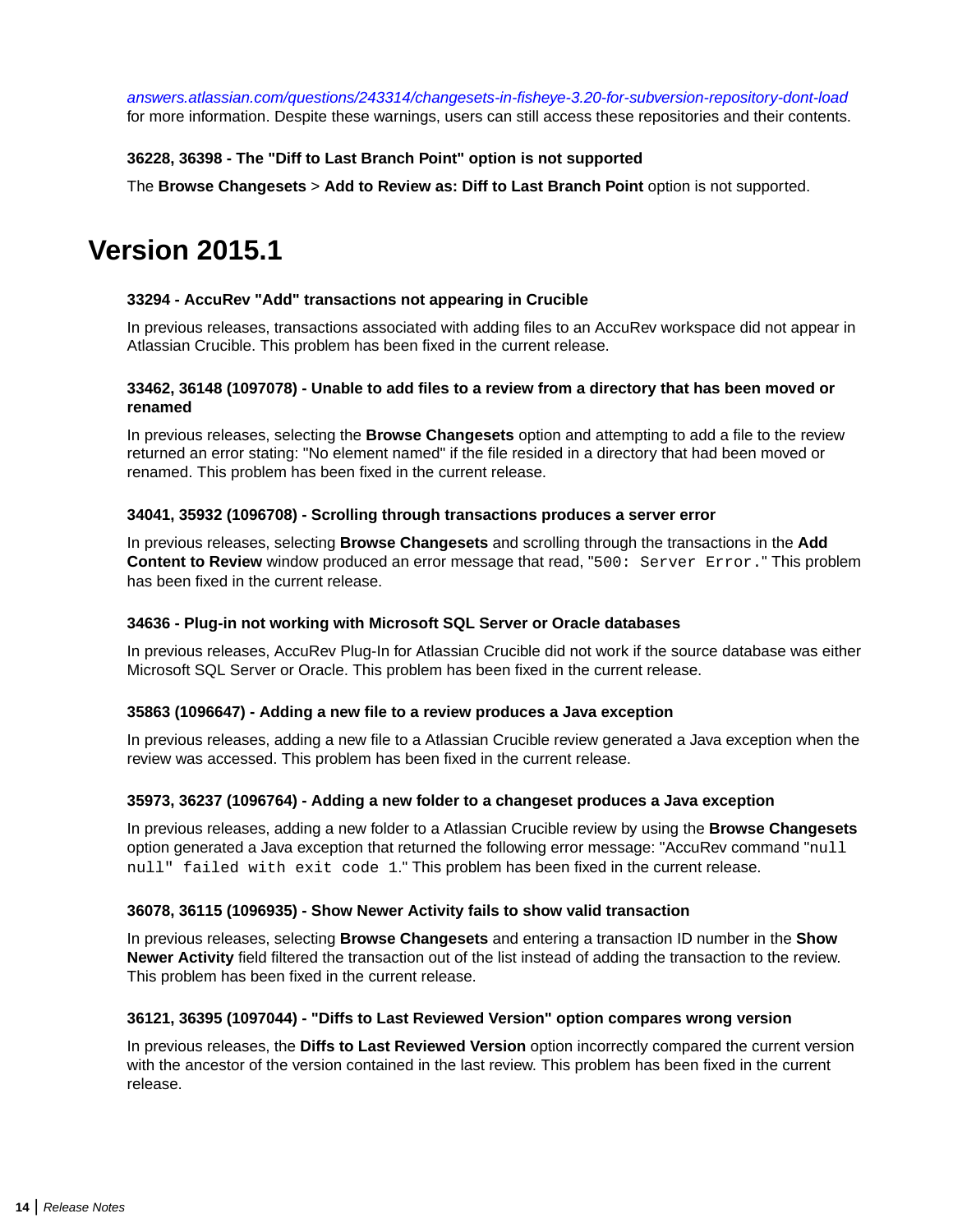#### <span id="page-14-0"></span>**36152 (1097083) - Adding a reverted file to a review causes exception**

In previous releases, selecting the **Browse Changesets** option and attempting to add a file to the review that had been promoted and reverted in AccuRev generated an exception error. This problem has been fixed in the current release.

#### **36228, 36398 - The "Diff to Last Branch" option returns an error**

In previous releases, selecting the **Browse Changesets** > **Add to Review as: Diff to last branch point** returned an error instead of a message stating that this option is not supported by AccuRev Plug-In for Atlassian Crucible. This problem has been fixed in the current release.

#### **36229, 36396 - Revisions of a file appearing in the wrong order**

In previous releases, adding a file to a review multiple times caused revisions of the file to appear in the wrong order. This problem has been fixed in the current release.

### **Version 2014.1**

#### **31906 - Atlassian Crucible versions 2.7 and later are supported**

The AccuRev Plug-In for Atlassian Crucible supports Atlassian Crucible versions 2.7 and later.

#### **31909 - New: Administrators can specify AccuRev repositories for Atlassian Crucible projects**

System administrators can configure the Atlassian Crucible default project to use an AccuRev repository and they can specify AccuRev repositories for new projects.

#### **31912 - New: Atlassian Crucible users can explore AccuRev repositories to add content to a review**

Atlassian Crucible users can browse through the directory structure of an AccuRev stream or workspace and select specific versions of files to add to a review.

#### **32370 - New: Atlassian Crucible users can browse change sets to add transaction contents to a review**

Atlassian Crucible users can view the most recent AccuRev repository transactions that have been added to a project to select a transaction and add all its associated files to a review.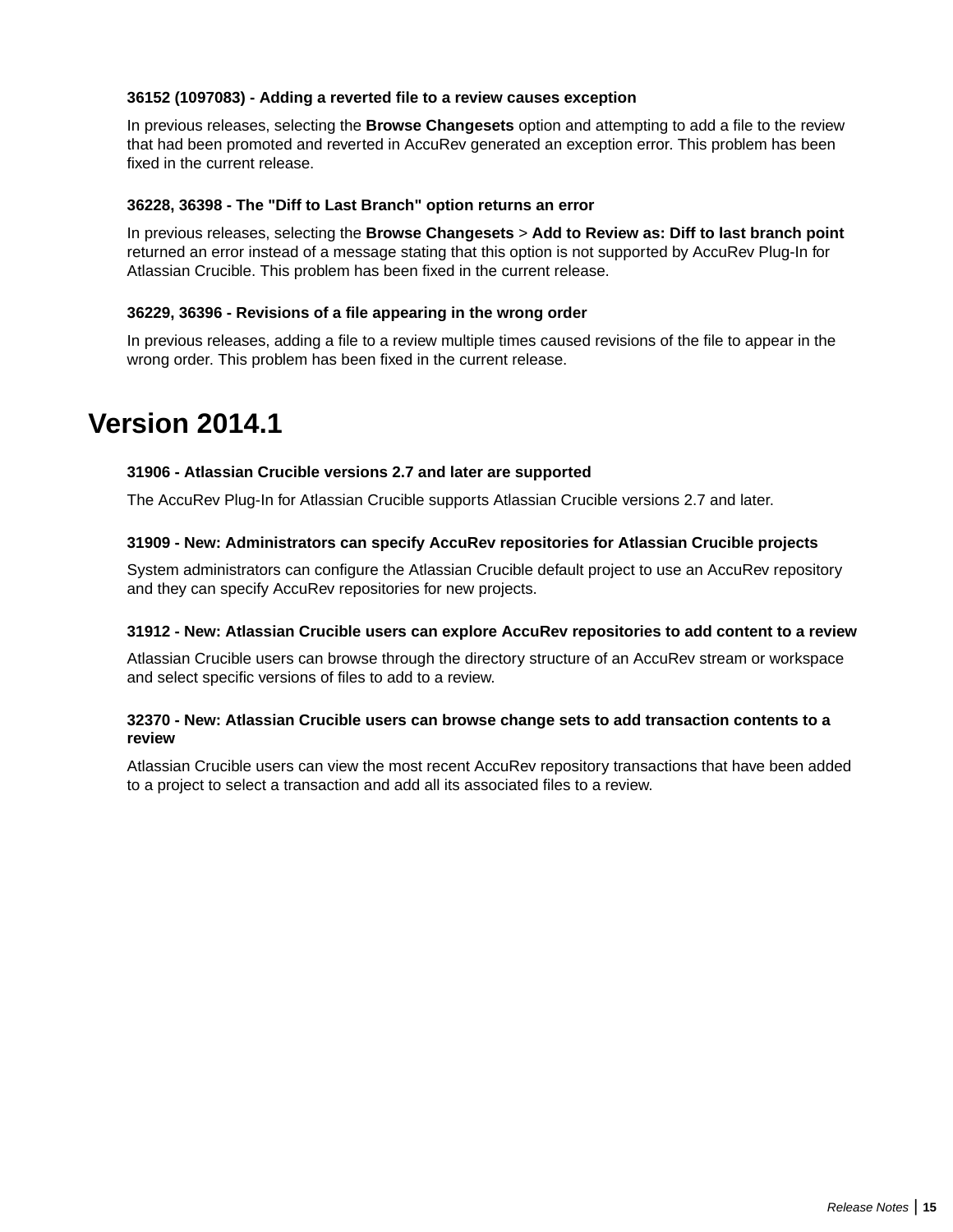# <span id="page-15-0"></span>**Contacting Micro Focus**

Micro Focus is committed to providing world-class technical support and consulting services. Micro Focus provides worldwide support, delivering timely, reliable service to ensure every customer's business success.

All customers who are under a maintenance and support contract, as well as prospective customers who are evaluating products, are eligible for customer support. Our highly trained staff respond to your requests as quickly and professionally as possible.

Visit <http://supportline.microfocus.com/assistedservices.asp> to communicate directly with Micro Focus SupportLine to resolve your issues, or email supportline@microfocus.com.

Visit Micro Focus SupportLine at <http://supportline.microfocus.com> for up-to-date support news and access to other support information. First time users may be required to register to the site.

## **Information Needed by Micro Focus SupportLine**

When contacting Micro Focus SupportLine, please include the following information if possible. The more information you can give, the better Micro Focus SupportLine can help you.

- The name and version number of all products that you think might be causing an issue.
- Your computer make and model.
- System information such as operating system name and version, processors, and memory details.
- Any detailed description of the issue, including steps to reproduce the issue.
- Exact wording of any error messages involved.
- Your serial number or works order (WO) number.

To find out these numbers, look in the subject line and body of your Electronic Product Delivery Notice email that you received from Micro Focus, or on the box in which the product was supplied, and on the red card supplied in the DVD case .